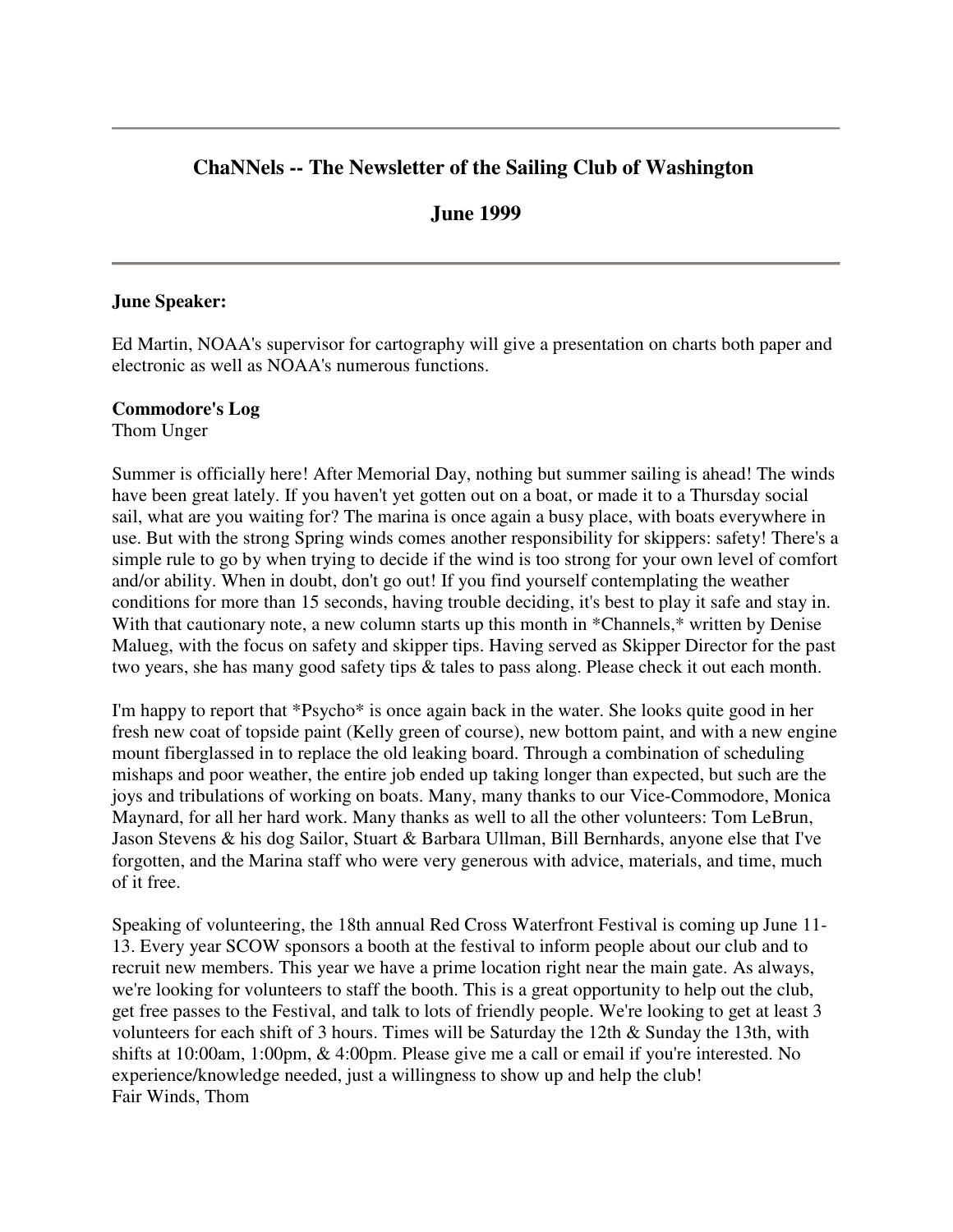## **SkipperTips**

Compiled by Denise Malueg (with inputs from any club member who offers!)

Skippers have lots of resources at their disposal, including this new column in SCOW's favorite newsletter! Here we hope to inform club members of various sailing-related tips & techniques used by other members, as well as remind everyone of SCOW's policies & procedures which skippers read and promise to follow every year when renewing their skippership. As a club member, you have part ownership of 5 great boats whether you are a skipper, crew or Thursday evening burger-flipper. It's everyone's responsibility to see that they are sailed safely.

I notice my skills are a little rusty this Spring, and frankly, while at the marina I've noticed your skills are rusty too. Without being on the water much in the past several winter months, we need to think farther ahead when at the helm of a boat. Our sailing doesn't have to look pretty, but it does have to be safe & sound.

Tip #1: Break it to Me Gently! Winch handles are designed of lightweight materials so that they will break under too much strain. To avoid too much strain when raising the main, raise the sail until tight then release the gooseneck. Now the sail is free of strain and can be wenched up a few more clicks. Remember to lock the gooseneck again! Similar concept applies on the cruisers release that downhaul!

Tip #2: Dock Dock, Who's There? Boats stop when the sails are luffed and the bow is pointed directly into the wind. Easy concept, true, but at this time of year, skippers aren't as adept at finding the wind as they were at the end of last fall. When docking, the bow of the boat must be pointed \*directly\* into the wind, not just a little bit into the wind. "A little bit into the wind" means you're probably close-hauled and now careening into the dock at great speed and horror to your crew. Also, the position of the dock does not matter one whit! The boat is not a car, and the dock is not a curb you must park alongside. You can plant that bow diagonally at the middle of the end of the dock if that's what's necessary. The main thing is that you coast from at least two boat lengths away, with the sails luffing while pointing directly into the wind, so that you gently stop just before touching the wood of the dock. Slower is always better!

The trickiest winds for docking are on-shore breezes. SCOW does not want its boats sailed between docks because the small space is tough for maneuvering. WSM's Scots land between docks and are in much worse shape and have much higher maintenance bills than ours. SCOW dockings are done at the ends of the piers or on the outside edges of the right-most and left-most docks (but be careful to not get too close to the shallows!). Landing at the ends or outermost sides allows an exit if a skipper finds themselves coming in too fast; they can easily tack away to try again. Another option for \*experienced\* skippers is to sail in reverse to the end of the dock, while still not sailing between the docks. Perhaps Joe DePoorter would be so kind as to demonstrate this again at a Thursday Social Sail?

Make sure your crew knows exactly where and how you'll be docking, and what is expected of them. Someone needs to handle the jib sheet to luff it at your command. Someone else needs to have the painter in hand, ready to step on the bow and then off onto the dock to walk the boat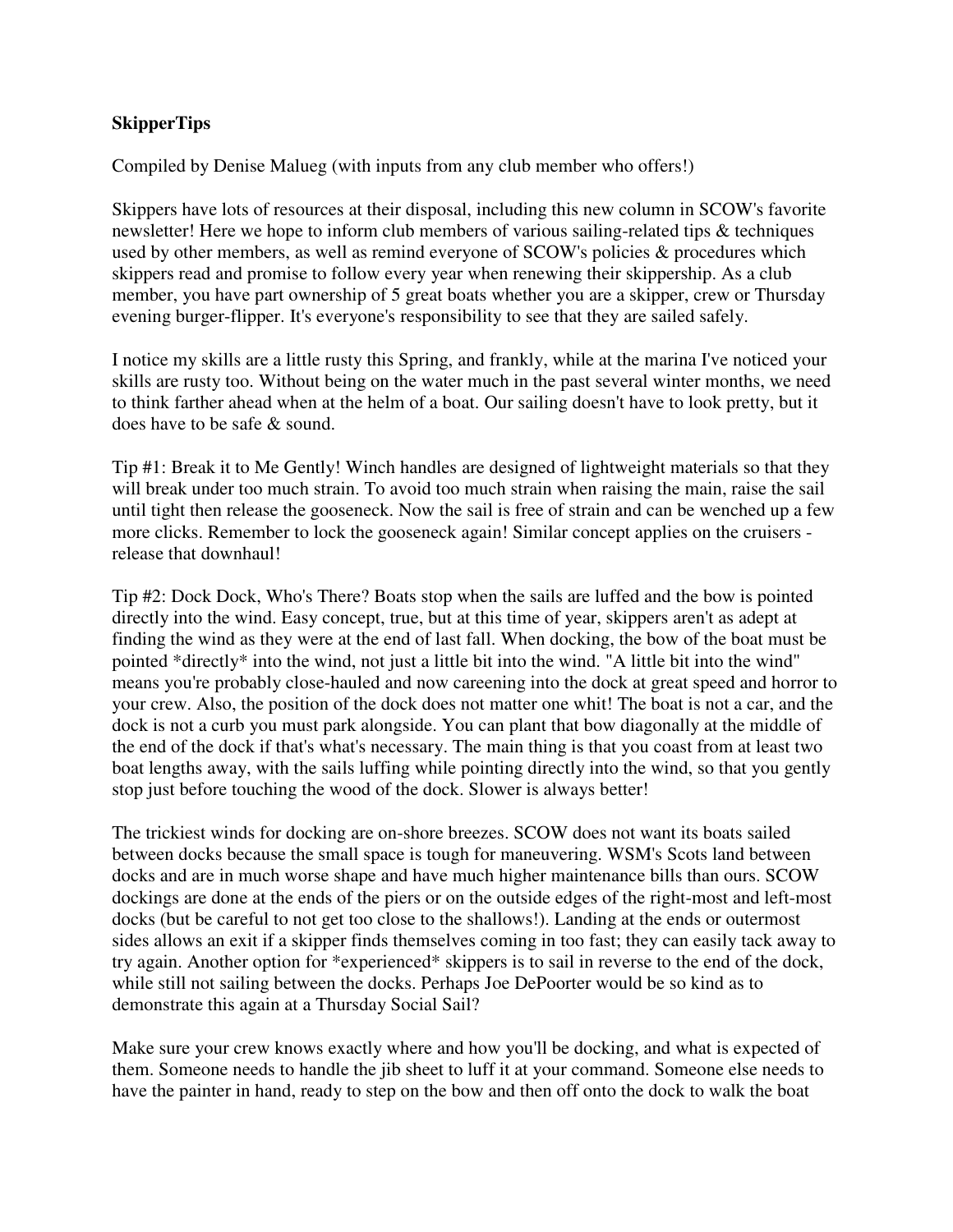down the leeward side of the dock to cleat off. The skipper must have the mainsheet in hand, gently luffing enough to slowly coast to the dock, while not stopping short, either.

Dockings are the last impression you can make on your crew, make it a good one!

### **River Activities**

### Tina Daberkow

Come on down to Washington Sailing Marina for the Tuesday night races and Thursday night Social Sails. Both activities meet at the small boat docks from 6:00 to dark. Now that the sailing season is in full swing, I would like to thank everyone who has been so kind to volunteer by running the races, bringing food and serving as dockmaster for the evenings. If you have questions or would like to volunteer to help, contact me!

#### **Maintenance**

### Tom LeBrun

Remember these names: Beverly Ashcraft, Robert & Elizabeth Bruening, Tina Daberkow, John Dickinson, Dick Dyer, Jack Hayes, Heidi Heller, John Kauffman, Richard Kowalczyk, Brian Lee, Monica Maynard, Bob McMichael, Jim Devon & Logan Metcalf, Kim Ockene, Kathleen O'Keeffe, Cindy Peters, George Petersen, Stu Robinson, Tom S., Heather Spurlock, Carol Ann & Larry Stern, Sergey Tagashov, Donna Thurber, Stuart & Barbara Ullman, Thom Unger, Annie Wu.

On spring maintenance day these folks (and others undoubtedly omitted here) cheerfully inspected and sorted, cleaned and repaired, and where necessary replaced, almost all of the equipment we use each season. These folks accomplished a lot, everything from inspecting the boats to fortifying the sheds, and they (you) have our thanks for keeping our boats safe and in good condition. You hear this often in SCOW, but it bears repeating -- remember that these boats belong to you. To those whose names I missed (or could not make out -- sorry Tom S.!), my apologies. And to the kind soul who lent me the pink tape measure: how do I return it?

There have been some other maintenance standouts lately that deserve recognition as well. Monica and Thom have led the efforts on Psycho while she has been out of the water, and she looks great. Stu Robinson organized a nice mini-workshop to repair the Scot centerboards and teach the West Epoxy Systems. And though it's not strictly maintenance, thanks to Bill Clark for organizing the Maintenance Day picnic.

Even with all the great work at maintenance day there is always plenty to do. Aside from upkeep and repairs, our goals for the season include improving Psycho for cruising and upgrading Rebecca's instruments. We would also like to do a better job of getting people involved who have expressed an interest in maintenance. So if you checked maintenance on your application, expect a message. In the meantime, may providence grant us more of this glorious spring.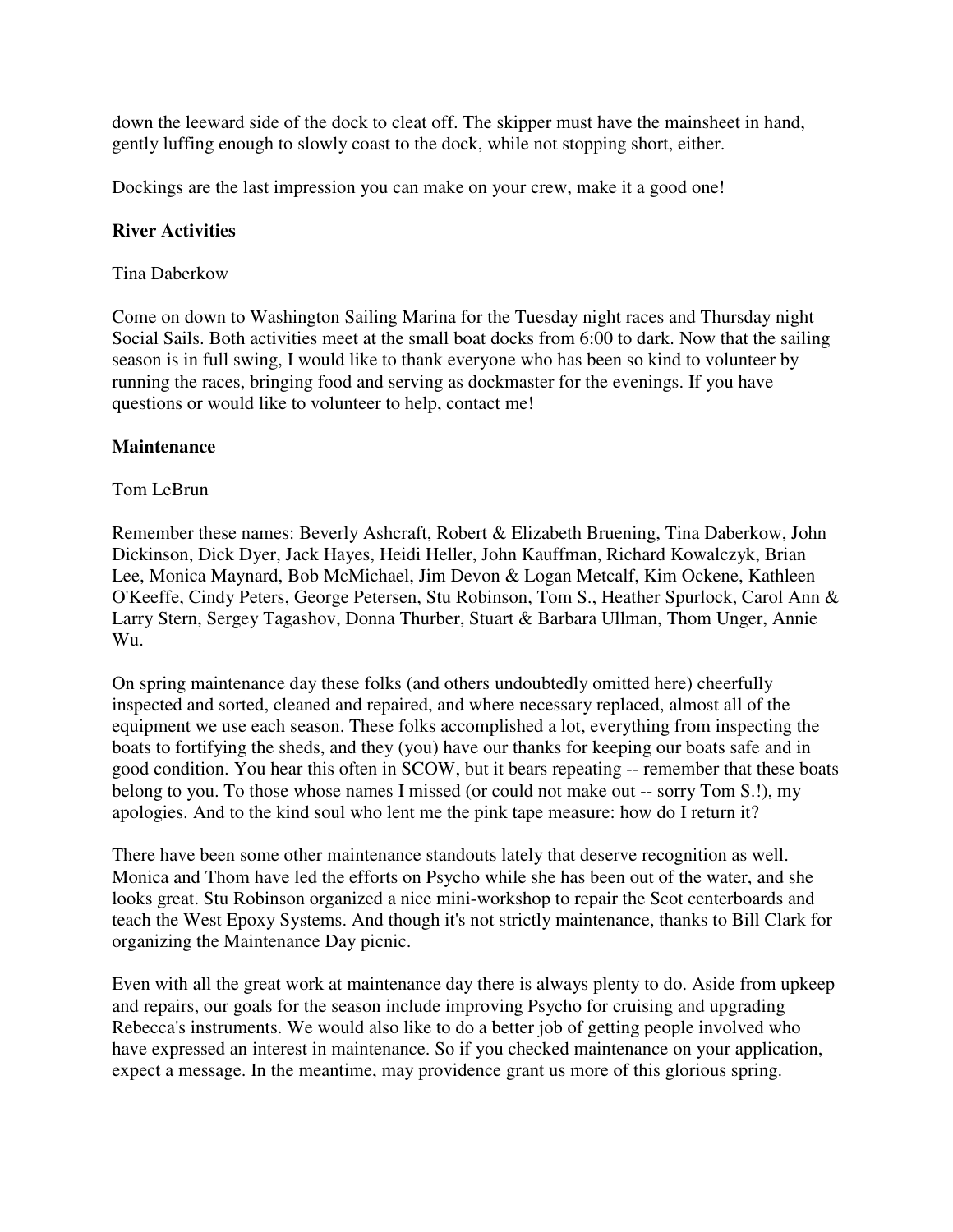#### **Skipper Director**

#### Shelby Shoop

April Showers Bring May Flowers May Winds Bring June Skippers!

Everyone please give a big round of applause to our nine new Skippers who checked out on Sunday, May 23: Kathryn Scott, Heather Spurlock, Cathy Chapman, Jan Jamerog, Debbie Garretson, Sergey Tagashov, Paul Ross, Giovanni Giovanelli, and Adam Duncan!

A nice NW breeze made the new sandbar (mudbar?) in the lagoon the perfect area to demonstrate how to sail off after grounding. Students and their checkout partners were tacking and jibing in balletic spirals and figure-eights. The Scots were hove-to, the throwable cushions were heaved over the side, jibs were backwinded through countless COB (Crew or Cushion Overboard) Drills. Sails were hanked on, raised, lowered, flaked, and hanked on, raised, lowered, flaked again and again in effortless precision. Lines were cleated, tied in bowlines, and wrapped (actually clove-hitched) around other student's arms, in masterful marlinspike demonstrations.

The day was glorious, with just enough wind to sail, but not enough to overly complicate the checkout process. Big thanks go to our cadre of tough, but supportive, Checkout Skippers that day: Marty Crowson, Declan Conroy, Thom Unger and Joe DePoorter. Dick Dyer and Larry Gemoets, whom we all know and love as tutors and trainers, rode along as Checkout-Skippersin-training. (We're getting ready for the next two Basic Sailing classes and lots of new members, so there's always room for more COS! Call me if interested.)

Sound like fun? Feel bad 'cause you missed this? Well, don't! You, too, can still check out, and you don't have to wait 'til the next Check Out Day in July. Step One: Get and complete a Flying Scot Exam. I bring them to Social Sails and Monthly Meetings - this is the easiest, quickest way to get them. Step Two: Give or mail it to me, and give me at least 7 to 10 days to grade it. (I already have a full-time job, like the rest of your hard-working Board members.) Meanwhile, make friends with some current skippers or tutors and spend some time practicing on the water. Step Three: After you pass the written exam, call up a Check Out Skipper and arrange a time to go out sailing and be evaluated on the water. Step Four: After you pass the Water Checkout, send the paperwork back to me along with your check for \$80, and I'll give you the sail locker combination. Step Five: Continue to ask the tutors you've met to go sailing with you, and ask their recommendations about w! ho the better SCOW sailors are. To really hone your skills, go out on the water mostly with sailors at or above your own level. Remember, the Checkout is a starting point on your SCOW sailing adventure!

## **Bay Activities**

Jack Schwartz

Day Sail & New Member Bay Cruise With the Memorial Day Cruise & Picnic a memory, it is time to look towards the next event, the Bay Day Sail on Saturday, June 5. This is an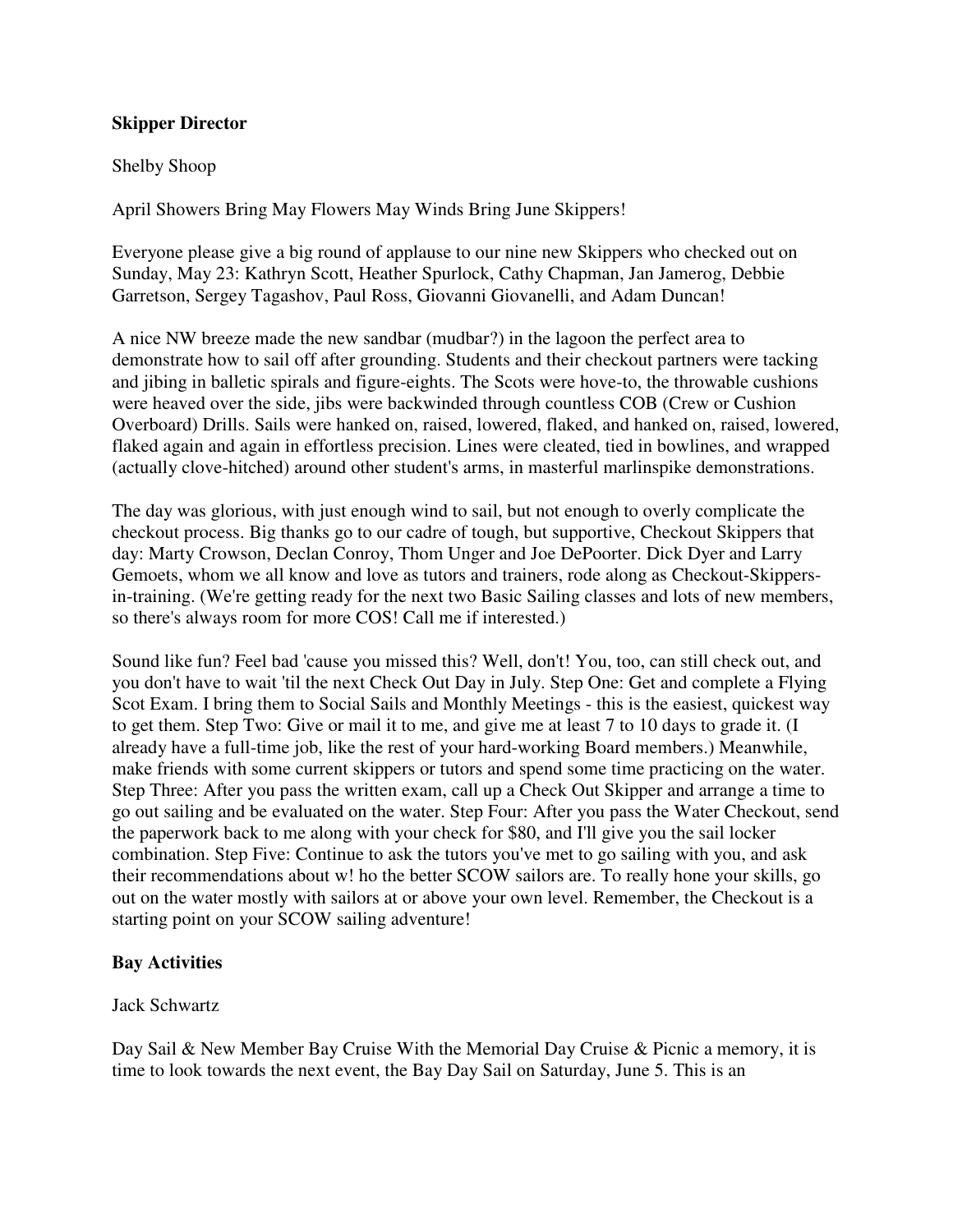unstructured event, where I try to get SCOW members out on a variety of boats, from differing ports, to sail.

BAY SKIPPERS: How about it? Volunteer to take some SCOW crew out for the day - you get to test out new crew and everyone has a great time sailing on the Bay.

INTERESTED CREW: Let me know that you are interested and I will do whatever I can to get you out on a boat (although there are no guarantees). Skippers & crew, please send an email to bay@scow .org or call me at 301-989-4664 (eves) to let me know if you can sail that day.

Finally, I would like to announce the New Member Bay Cruise, on Saturday and Sunday, June 19-20. Carrie Blankfield has volunteered to act as raftmaster. She can be reached at 202-244- 5959 (eves) or 202-338-9790 (days). Her plan is to sail to Leadenham Creek, off the Choptank River. From the Choptank, go into Broad Creek, then Leadenham Creek, past Green #1, about 3/4 of a mile to a cove on the starboard side. "Spindrift" should be anchored there by 5:00 pm in about 10 feet of water. Channel 16 will be monitored on the quarter (before and after) hour.

Note that while billed as a "New Member" cruise, this is open to anyone to participate. Same deal as above for skippers and crew to contact me. Don't wait until the last minute!

Clear skies and fair winds!

## **Socially SCOW**

#### Bill Clark, Jr.

Checkout Day Picnic The crowd for the Checkout Picnic was larger than expected. Many members enjoyed the food and warm weather, while watching boats in the lagoon. I want to thank Mike O'Hara and Cherie Doran for donating the breads and plates. Thanks also to Betty for a luscious salad and the Wild Peach bean dip. And a special thanks to Monica Maynard for her run to the store for more provisions! I also can't forget the refreshments brought by Kathryn Scott and all of those who helped drink it; I mean helped with clean-up.

New Member Picnic Those who can't make it to the June Bay Cruise can meet us at the marina for the New Member Picnic on June 19th, at 4:30. Contact Bill Clark (202-965-7302) by Thursday, June 17th, if you would like to attend or help with set-up  $\&$  clean-up. We could help you spice it up a bit with a game of Pin the Rudder on the Flying Scot, run a treasure hunt, or sponsor SCOW Olympics!? Let your creativity bubble with ideas!

July 4th in Solomons A SCOW Tradition! SCOW's Independence Day celebration will take place on Sunday, July 4th, 3:00, at Sea Aerie - Len & Karen Zuza's cottage, near Solomons, MD. Members arrive by boat and car for this combined Bay & Land social, now in it's fourth year directions to Sea Aerie are below. The charge is \$8 per person, and your own "grillable" - an entrÈe for you such as a steak, veggie dog, or bird. SCOW will arrange the coleslaw, potato salad and barbeque sauces, as well as the port-a-potty, decorations, plates, utensils, wind  $\&$ sunshine. The \$8 picnic fee will be waived if in addition to a grillable for yourself, you bring a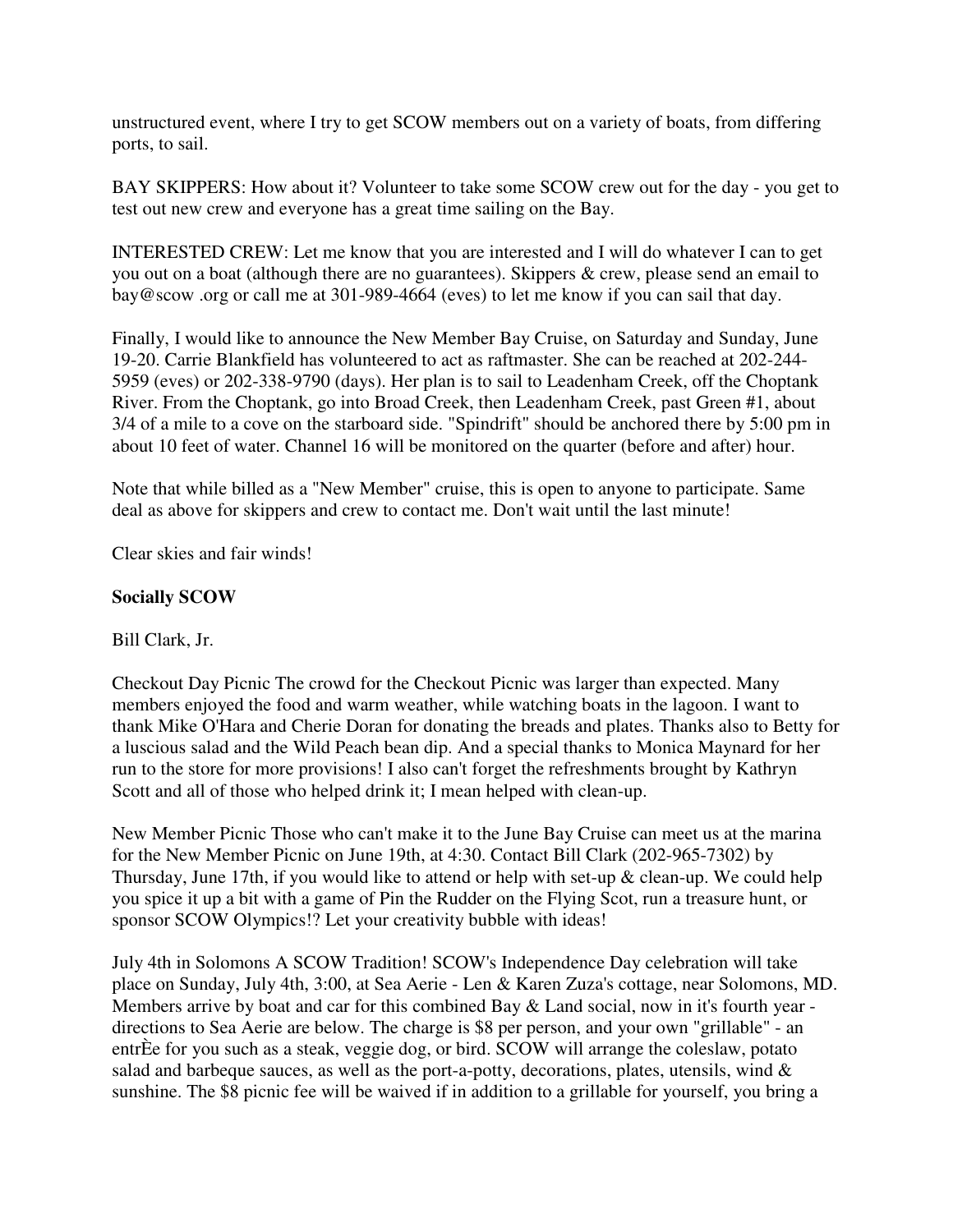salad of greens or dessert for the group. Sign up/pay up with Len Zuza at June's member meeting, or phone him at 202-546-2632 to confirm your attendance. Let Jack Schwartz know if you plan to arrive by boat & what your crew requirements might be. Around 4:00 pm, Len will conduct a safety flare demonstration. Skippers are requested to bring along expired flares (both! hand-held and aerial) to demo. Later, we will drive into town to watch the fireworks. Last year the town had one of the most spectacular fireworks displays I have ever seen!

Directions to Sea Aerie Homeport of Sea Frog (aka Froggy)

By Land: The fastest, most scenic route from Washington is Maryland Rt. #4 (that merges with Rt. #2 from Annapolis enroute to Solomons).

To get onto Rt. #4 from Downtown Washington:

Take Pennsylvania Avenue southeast away from the Capitol. It becomes Rt. #4 when it crosses into Maryland, OR get onto the Suitland Parkway after you cross the S. Capitol Street Bridge into Anacostia. When you reach the end, turn right onto Rt. #4, Pennsylvania Avenue.

To get onto Rt. #4 from Maryland or Virginia:

Take Beltway exit #11A (southeast toward Upper Marlboro) onto Rt. #4 (Pennsylvania Avenue).

Once you are on Rt. #4:

Follow Rt. #4 for about an hour (roughly 50 miles) from the Beltway/Suitland Parkway. About one mile after you see the sign "Solomons 5 miles," turn left onto Rousby Hall Rd. (Rt. #760)/Olivet Rd. Go straight about 2.2 miles (do not turn left at mile 1.4 when Rt. #760/Rousby Hall Rd. does so) and you will find yourself on Olivet Rd. At mile 2.2 turn right onto St. Johns Creek Rd. Go 0.2 miles and turn left onto a gravel road -- also named St. Johns Creek Rd. -- and follow it to the end. SEA AERIE is the cedar red A-frame on the right at the end of the road.

By Water: Within a couple hundred meters after you enter Solomons harbor, turn right into Mill Creek. Follow that about a quarter of a mile. At the junction marker (if you don't know what that is, please stay far away from FROGGY when you eventually find your way to SEA AERIE) GO STRAIGHT (leave the marker to starboard) and that will put you into St. Johns Creek. Honor the marks till you pass #4. Continue up the creek favoring the starboard shore. SEA AERIE is about a quarter of a mile beyond #4 on the eastern shore of the creek. It's the only boathouse (there will be a blue light on in the corner of the boathouse roof) on the creek built over the water.

Happy Birthday Alexandria! Don Deese is captaining a flotilla sailing to Jones Point, July 10, to watch the fireworks in celebration of Alexandria's 250th anniversary. Members with boats in the area who would like to join the group are requested to contact Don (703-971-4497). Let him know of your need for or interest in being crew, too.

Wanted: The VOICE of SCOW! RJ Bruening Do you have a pleasant telephone voice? Would you like to help the club without leaving your home? SCOW needs a "voice" to record new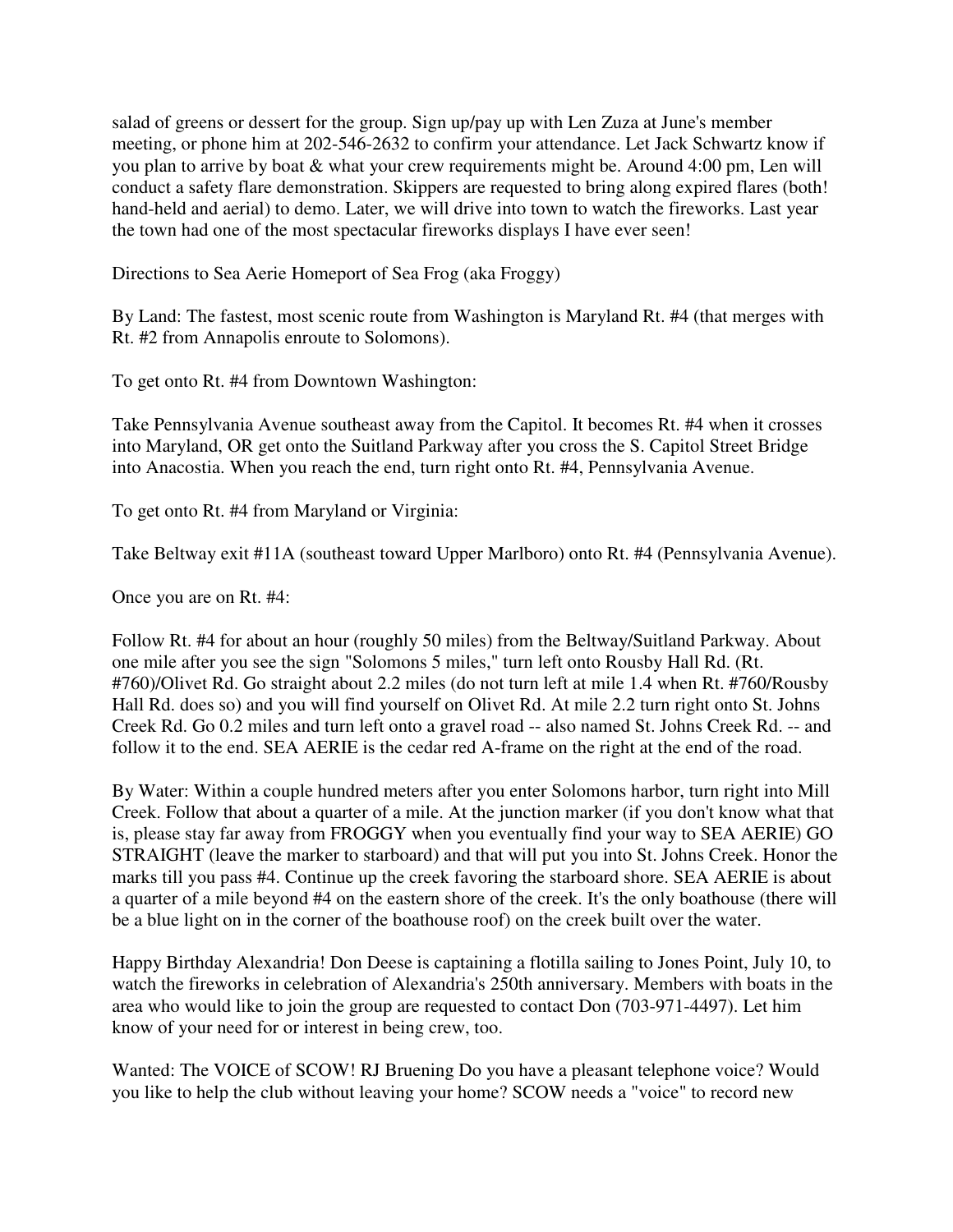messages on the hot line, check for new messages, and refer message contents to the proper persons in the club. To audition for this job (that's a fancy word for volunteer), please call 202- 628-SAIL, and press 4 for the audition line. (There will be no prompt for this line, just press 4 before you hear the "tone to leave a message"). Call from the telephone you would use. There is a big difference in quality of the sound from telephones. Leave your name and phone number, and read a bit of ChaNNels into the telephone, or anything else you have on hand, so we can get a feel for how your telephone sounds. I'm sure we'll have lots of candidates, so be patient with us while we weed through the applicants!

## **From the Secretary -- Directories Are in the Mail!**

The 1999 Membership Directories have been distributed & mailed. If you haven't already thumbed through this great resource, you really should. In addition to the all-important member contact info, the Directory contains a host of other valuable information. For members who want to sail but aren't skippers yet, there's a list of qualified skippers - look for someone you know and give them a call about getting out on the water. The list of checkout skippers is for your information. Curious about what kinds of boats SCOW members own and where they are - check out the listings for the bay, river, and trailer fleet. Last but not least, there is a copy of the club bylaws for your reference.

I'd like to thank Sam Schaen for all his efforts in bringing the Directory to you - maintaining the database, preparing the copy, working with the printer, delivering and disseminating the Directories. (And keeping up with the corrections, too!) Thanks also to Marilyn Gaizband (Sam's wife) for her assistance in proofreading and working with the printer. And let me thank Kathryn Scott, Debbie Garretson, Larry Gemoets, Thom Unger, and Jay Weitzel for helping label and stuff envelopes at the Checkout Day picnic.

Now to answer those frequently asked questions about the Directory:

The membership cut-off date for the Directory printing was April 12th - if you joined or renewed after that date, your name probably didn't get included. If you have questions regarding when we received your applications, contact Sandy Clover, secretary@scow.org.

The Directory is only printed once each year but periodic updates will be published in the paper version of ChaNNels. Don't worry, we'll send Directory update issues to all members even if you don't normally get the printed copy.

The first update is scheduled for July and the cut-off date for membership and corrections will be June 14th (same as the monthly meeting date so it's easy to remember!).

Now for your task: please check your listing and send any corrections directly to Sam Schaen at dba@scow.org. It's your information - help us keep it current.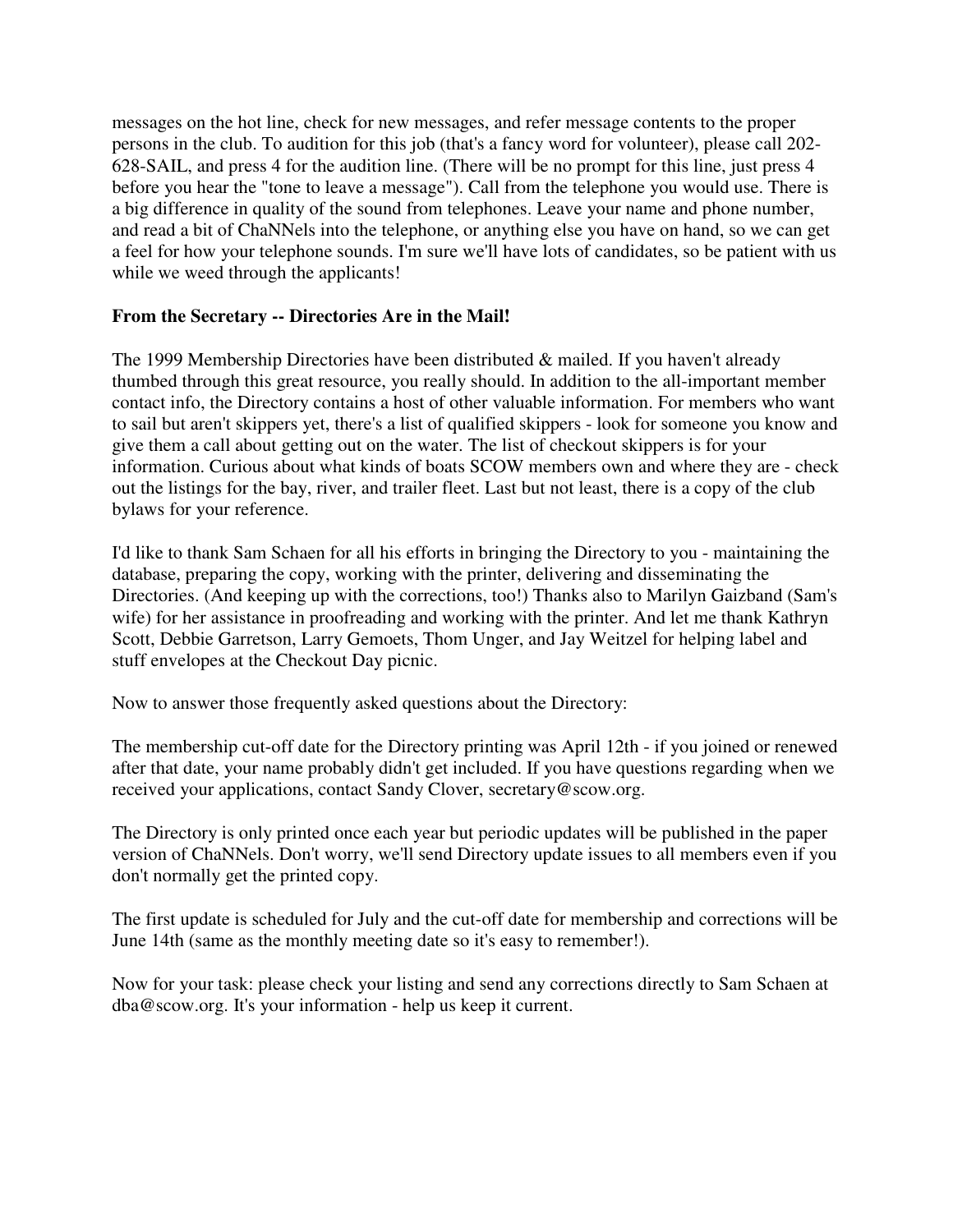New Members as of May 23, 1999

David Addis Darlys Blomberg David Blomberg Ashley Callahan Jason Cameron Ryan Carlstrom Barbara Grewe Jerome Hansen Nathan Harris Heather Heller Heidi Heller Geraldine Hess Paul Hess Mark Holmes Elan Krueger Julie Lewis Akiva Liberman Colleen Malone Darleen Nelson Rhon Nelson Laura Nicholson Mark Nicholson Lauren Stanley Arlene Starace Ann Titus Amy Beggs Linda Cronin Jacqueline Dickerson Dale Eager Karin Giesecke Mutsuo Ishijima Jan Jamrog Mark Lerner Ruby Lerner Leif Loheide Sandy Loheide Yari Miralao Maureen Moran Larry Pfeifle Christine Robinson Ari Strauss Wilkie Woodard

Note: some information in the paper edition of this calendar is wrong. Below is as good as it gets this month.

SCOW Calendar: June-December 1999

Board Meetings Open to all. Washington Sailing Marina (WSM) Chart Room, 1st Monday of every month, 7:30

Monthly Meeting American Legion Hall, Alexandria, 2nd Monday of every month (except December), Social Hour - 6:30, Program & Meeting - 7:30

Tuesday Night Flying Scot Races Washington Sailing Marina, 6PM - dark, April 27 - October 5th

Thursday Night Social Sail Washington Sailing Marina - 6:00, April 22nd - October 7th

Thursday Night Social No-Sail Location-TBA - 7:00, October 14th - April 2000

#### June

2 Basic Sailing Series II, Land Class, 7:30-10:00, WSM Chart Room

- 2 Cruising Boat Class, Land Class, 7:30-10:00,WSM
- 5 Basic Sailing Series II, Water Sessions, 8:00 -12:00 or 1:00-5:00, WSM
- 5 Cruising Boat Class, Water Sessions, 8 AM, WSM

5 Bay Day Sail 6 Basic Sailing Series II, Water Sessions, 8:00 -12:00 or 1:00-5:00

9 Basic Sailing Series II, Land Class,7:30-10:00, WSM Chart Room

11-13 Alexandria Red Cross Waterfront Festival TBA Cruising Boat Class, Water Sessions, 6PM, WSM TBA Cruising Boat Class, Water Sessions, 8AM, WSM

16 Basic Sailing Series II, Land Class, 8:00-10:30, WSM Afterdeck Café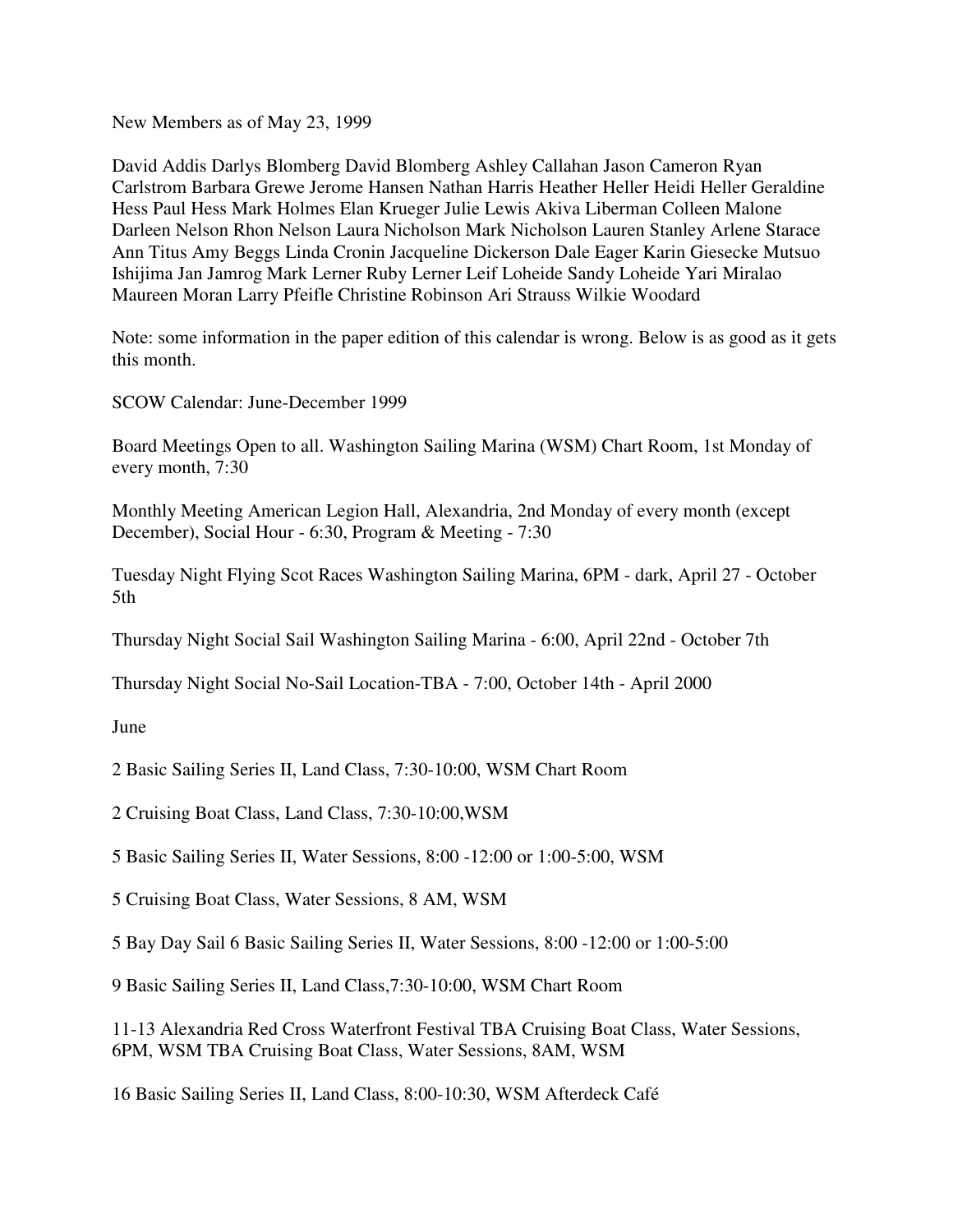19-20 New Member Cruise to Leadenham Creek off the Choptank River

New Member Picnic/ Summer Solstice Event, 4:30 PM, WSM

Basic Sailing Series II, Water Sessions, 8:00 -12:00 or 1:00-5:00, WSM

Basic Sailing Series II, Water Sessions, 8:00 -12:00 or 1:00-5:00, WSM

Basic Sailing Series II, Land Class,7:30-10:00, WSM Chart Room

Basic Sailing Series II, Water Sessions, 8:00 -12:00 or 1:00-5:00, WSM

Basic Sailing Series II, Water Sessions, 8:00 -12:00 or 1:00-5:00, WSM

July 3-5 Fourth of July Cruise 4th Land Party at Len Zuza's Sea Aerie,Solomons

2nd Skipper Check-out Day 17 Capsize Course Series I, WSM, 9 AM

Bay Day Sail TBA Canoe Trip

August

Capsize Course Series II, WSM, 9 AM

 Crab Feast, WSM, 4 PM 11 Basic Sailing Series III, Land Class, 7:30-10:00, WSM Chart Room

14-15 Upper Bay Trip to St. Michaels

Basic Sailing Series III, Water Sessions, 8:00 -12:00 or 1:00-5:00, WSM

Basic Sailing Series III, Water Sessions, 8:00 -12:00 or 1:00-5:00, WSM August (cont')

Basic Sailing Series III, Land Class, 8:00-10:30, WSM Afterdeck Café

Basic Sailing Series III, Water Sessions, 8:00 -12:00 or 1:00-5:00, WSM

Basic Sailing Series III, Water Sessions, 8:00 -12:00 or 1:00-5:00, WSM

Basic Sailing Series III, Land Class, 8:00-10:30, WSM Afterdeck Café

Basic Sailing Series III, Water Sessions, 8:00 -12:00 or 1:00-5:00, WSM

 Basic Sailing Series III, Water Sessions, 8:00 -12:00 or 1:00-5:00, WSM TBA Intermediate Sailing Class, Land Classes: WSM Chart Room, Monday at 7:30, 2 Sessions: TBA Water Sessions: TBA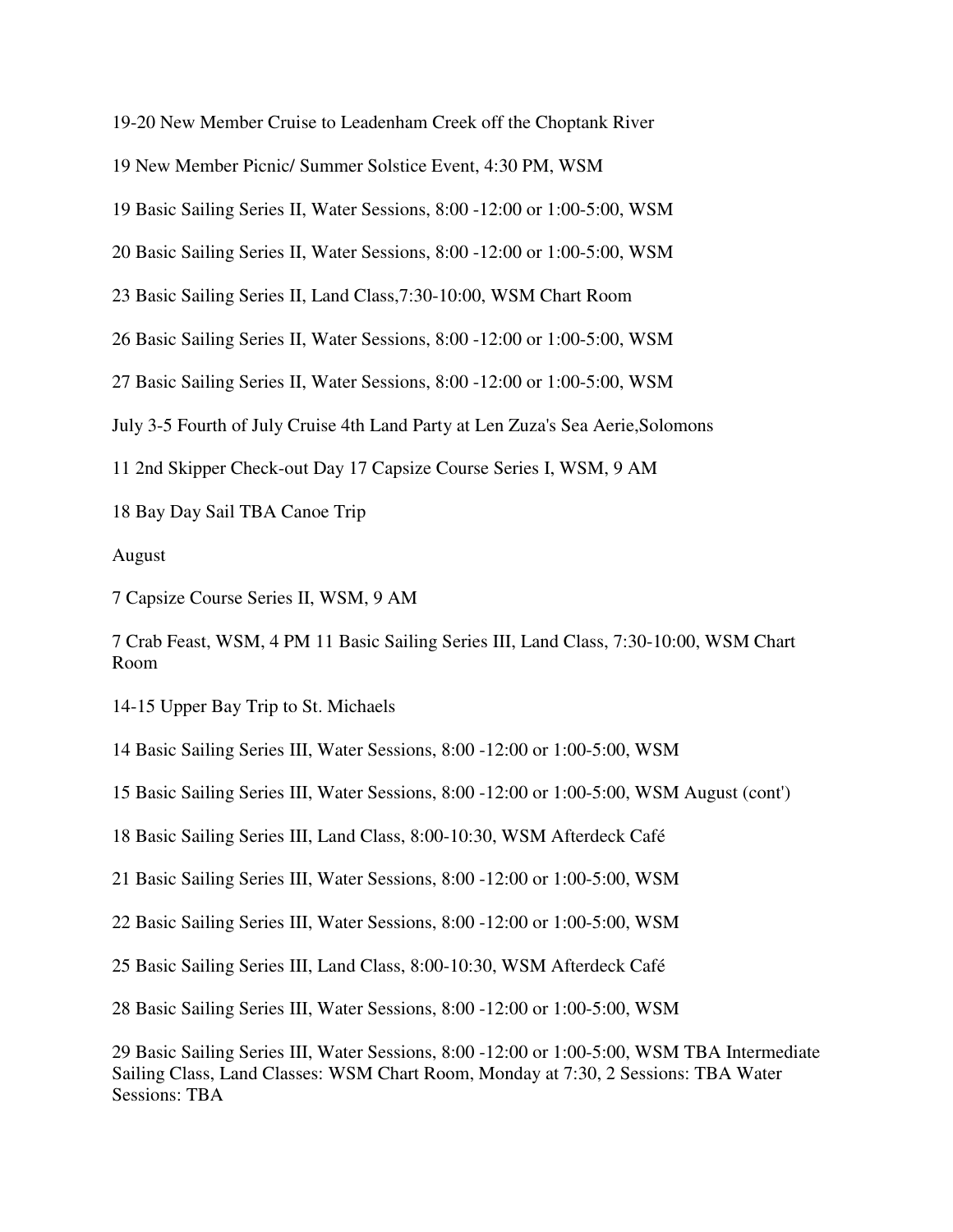### September

- 1 Basic Sailing Series III, Land Class, 7:30-10:00, WSM Chart Room
- 4-6 Labor Day Cruise, Lower Bay location TBA
- 11-12 Leukemia Cup, Washington Sailing Marina
- 18-19 Camp Letts Bay Rendezvous, Rhode River
- 22 Navigation Class Land Session, 7:30-10:00PM, WSM
- 26 Navigation Class Water Session, location TBA
- 25 Also Ran Regatta
- 25 Bay Day Sail

October

- 2-3 2nd River Raft-up
- 5 Last Flying Scot Race!
- 7 Last Social Sail!
- 9-11 Columbus Day Cruise-location TBA.
- 16 Fall Maintenance Day, WSM, 9 AM
- 23 Halloween Party, location and time TBA
- 24 Daylight Savings Time Ends, Sunday, 2AM
- 30-31 Fowl Weather Cruise

November

- 8 Elections
- 13 Hail & Farewell, Ft. Meyer Officers Club, 7-12

December

5 Holiday Raft-up, The Colonies of McLean, 5 PM